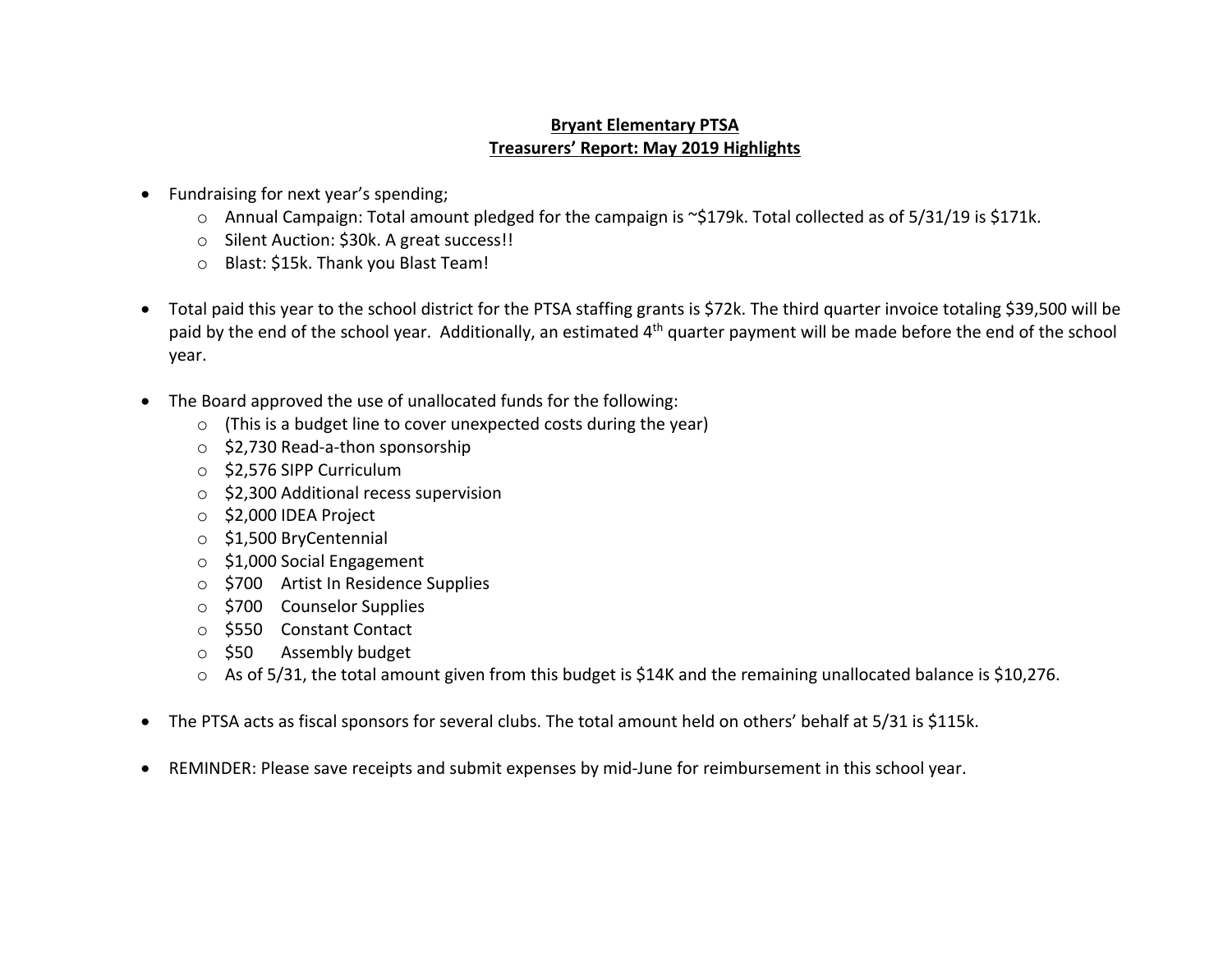## *Bryant Elementary PTSA Cash Schedule*

| Bank balances:                                                      | May 31        | April 30      |
|---------------------------------------------------------------------|---------------|---------------|
| <b>Bank of America Checking</b>                                     | \$<br>102.978 | \$<br>86.674  |
| <b>Bank of America Savings</b>                                      | 398,433       | 398,423       |
| <b>Bank of America Sweep</b>                                        | 17,538        | 6,031         |
| <b>Total Cash in Bank</b>                                           | \$<br>518.949 | \$<br>491,128 |
| Difference due to timing of uncleared items                         | (10, 181)     | (4,091)       |
| Per Quickbooks                                                      | \$<br>508,768 | \$<br>487,037 |
| Breakout of balances:                                               |               |               |
| 2018-2019 Estimated expenses remaining                              | \$<br>135.204 | \$<br>140.204 |
| (2018-2019 Cash still expected to receive - including PY carryover) | (50.832)      | (51,094)      |
| 2019-2020 Funds raised                                              | 215.389       | 194.709       |
| Budget Reserve (1/3 of \$250k annual budget)                        | 82.500        | 82,500        |
| Reserve held for clubs & PTSA Dues pass through                     | 115.423       | 109,469       |
| Surplus                                                             | 11,084        | 11,249        |
|                                                                     | 508.768       | \$<br>487.037 |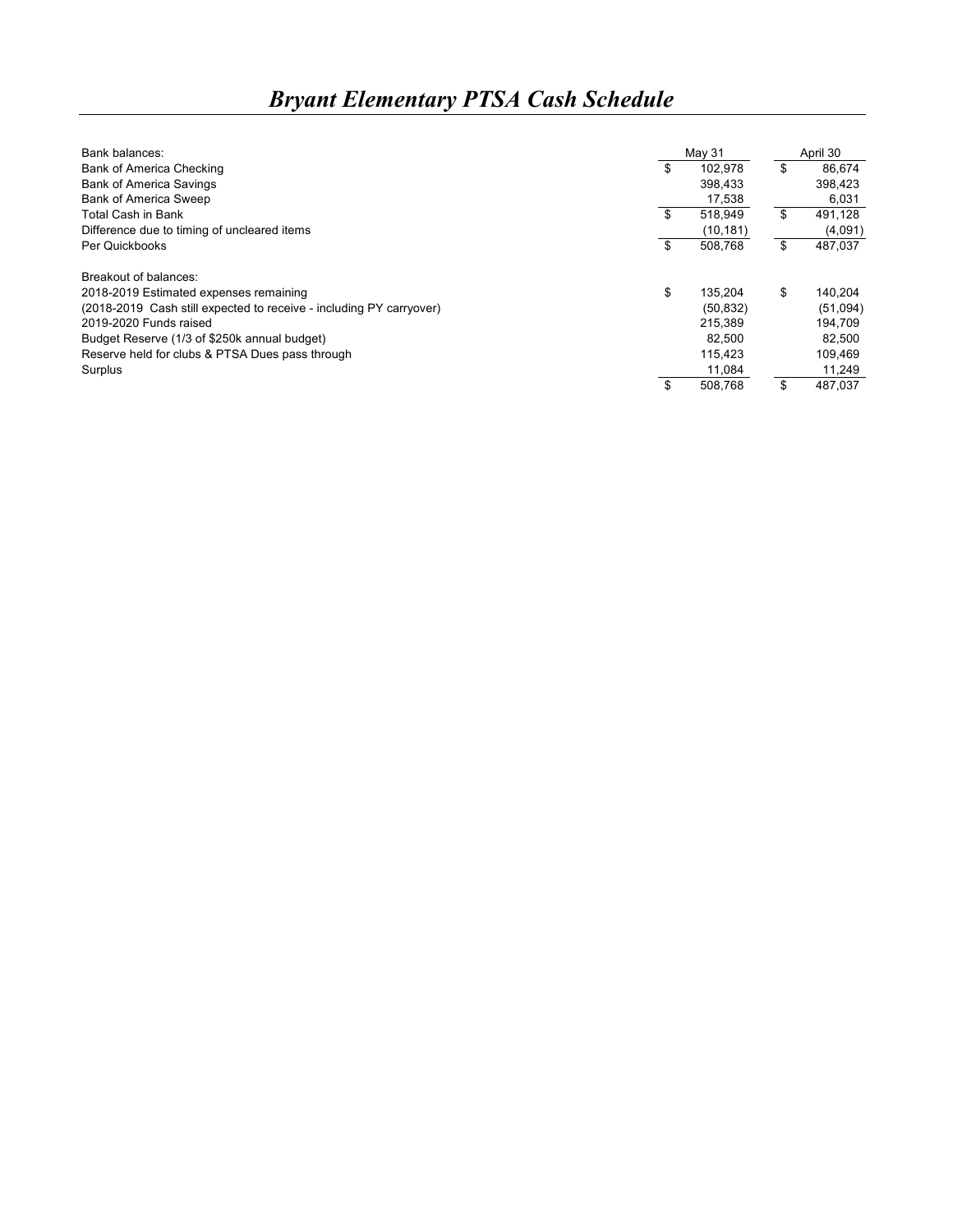| <b>Bryant Elementary PTSA</b>                                              | 18/19<br><b>Budget</b> |     | 19112<br><b>Actual (As</b><br>AFE/24/4Q |     | 17/18<br><b>Actual</b> | Notes 18/19 Budget                                                                             |
|----------------------------------------------------------------------------|------------------------|-----|-----------------------------------------|-----|------------------------|------------------------------------------------------------------------------------------------|
| <b>Sources of Cash</b>                                                     |                        |     |                                         |     |                        |                                                                                                |
| Direct Donations (Pledge Drive) (Net) \$                                   | 155,460                | \$  | 155,460                                 | \$  | 161,063                | Represents annual campaign from 17/18 school year                                              |
| Surplus Funds: Bryant Blast(net)                                           | 12,000                 |     | 12,000                                  |     | 13,622                 | Board approved to use surplus fund in current year. Amounts raised in CY will be used for next |
| Surplus Funds: Auction                                                     | 20,000                 |     | 20,000                                  |     | 32,954                 | Board approved to use surplus fund in current year. Amounts raised in CY will be used for next |
| Instrumental Music Donations (restricted)                                  | 10,000                 |     | 8,500                                   |     | 7,900                  | Increased donation to \$125/student and included a discount for uncollectible donations        |
| Scrip/Amazon/PCC (net)                                                     | 2,500                  |     | 869                                     |     | 2,589                  | PCC now issuing scrip income annually, in June.                                                |
| Income from school activities (net)                                        |                        |     | 1.665                                   |     | 2,344                  | Yearbook (\$1,280), Spirit wear (\$165) & Art Night (\$220).                                   |
| Interest                                                                   | 150                    |     | 144                                     |     |                        | 194                                                                                            |
| Other Income (non-Scrip rebates, CFD and other donations)                  | 1,800                  |     | 1,100                                   |     | 1,460                  | \$500 rebate from Dorian, \$500 donation from LASER, \$100 Box Tops                            |
| <b>School Supplies</b>                                                     | $\overline{a}$         |     | 986                                     |     | $\mathbf{r}$           | \$4,000 donated in October. Credit Card Processing Fees \$810                                  |
| Carry over funds from previous year                                        | 58.139                 |     | 8.494                                   |     | 64.479                 | Added \$8,494 in Feb which reflects refund from SPS for Q4 overpayment                         |
| <b>Sources of Cash</b>                                                     | $$260,049$ \$ 209,217  |     |                                         | \$  | 286.605                |                                                                                                |
| <b>Uses of Cash</b>                                                        |                        |     |                                         |     |                        |                                                                                                |
| <b>Arts and Culture</b>                                                    |                        |     |                                         |     |                        |                                                                                                |
| Art Enrichment - Classroom (Visual Arts, Ceramics, Drama, Art Supplies) \$ | 17,000                 | \$  | 626                                     | \$  | 19,991                 |                                                                                                |
| <b>AIR Supplies</b>                                                        | 700                    |     | 700                                     |     |                        |                                                                                                |
| Art Night                                                                  | 500                    |     | 253                                     |     |                        | 386                                                                                            |
| Winterfest                                                                 | 50                     |     |                                         |     |                        |                                                                                                |
| Book It                                                                    | 725                    |     |                                         |     |                        | 607                                                                                            |
| Art Docent Supplies                                                        | 1,175                  |     | 223                                     |     |                        | 687                                                                                            |
| <b>Reflections Art Exhibit</b>                                             | 150                    |     |                                         |     |                        |                                                                                                |
|                                                                            | \$<br>20,300           | -\$ | 1.802                                   |     | 21.671                 |                                                                                                |
| <b>Teacher Support</b>                                                     |                        |     |                                         |     |                        |                                                                                                |
| Classroom Supplies \$                                                      | 6,340                  | \$  | 6,340                                   | \$  | 5,970                  | 24 FTE + 3.5 PCP + 4.2 FTE (SPED, Library, Tech Lab, Reading Specialist)                       |
| Field trips, classroom materials & support                                 | 14,482                 |     | 5,571                                   |     | 9.124                  | \$26 /student for estimate of 557                                                              |
| PCP Sub- time to support teacher assessment of students                    | 1,575                  |     |                                         |     |                        | 3.5 PCP x 2 days each.                                                                         |
| Sub- time to support teacher assessment of students                        | 10,800                 |     | 5,189                                   |     | 14,950                 | Sub-time support is 2.0 days for 24 FTE at \$225/day                                           |
| Assemblies                                                                 | 400                    |     | 400                                     |     |                        | 90                                                                                             |
|                                                                            | 33,597                 | -\$ | 17,500                                  |     | 30,134                 |                                                                                                |
| <b>Tutoring and Academic Support</b>                                       |                        |     |                                         |     |                        |                                                                                                |
| Community Volunteer Coordinator \$                                         | 13,357                 | \$  | 6.101                                   | \$  | 13,357                 | 19 hrs*\$19/hour*37weeks, SPS contract                                                         |
| Community Volunteer Personal Service Contract                              | 3,840                  |     |                                         |     | 3,840                  | Extra hours after contract is maxed out, 240 hours at \$16/hr                                  |
| Instructional Support (Reading Specialist)                                 | 42,993                 |     | 21,212                                  |     | 38,281                 | SPS Contract, .4 FTE, Letter of Intent signed                                                  |
| Tutoring/Academic Support                                                  | 20,000                 |     | 7,627                                   |     | 17,496                 | 19 hrs and 17 hrs per week, 37 weeks at \$17.04/hr (17/18: 1,425 hours at \$15/hr)             |
| <b>SIPPS Curriculum</b>                                                    | 2,576                  |     | 2,576                                   |     |                        | Approved purchase of CCC SIPPS curriculum at December mtg                                      |
| Classroom Software                                                         | 5,000                  |     | 3,158                                   |     | 4,646                  | Learning A-Z (incl Raz Kids) and Splash Math                                                   |
|                                                                            | 87,766                 | -\$ | 40,675                                  |     | 77,620                 |                                                                                                |
| <b>Technology</b>                                                          |                        |     |                                         |     |                        |                                                                                                |
| Lab tech manager                                                           | \$<br>21,681           | \$  | 12.628                                  | \$  | 19.607                 | SPS Contract, .35 FTE, Letter of Intent signed                                                 |
| Other tech equip/services                                                  | 400                    |     | 95                                      |     |                        | 519                                                                                            |
|                                                                            | \$<br>22,081           | -\$ | 12,723                                  | \$. | 20,126                 |                                                                                                |
|                                                                            |                        |     |                                         |     |                        |                                                                                                |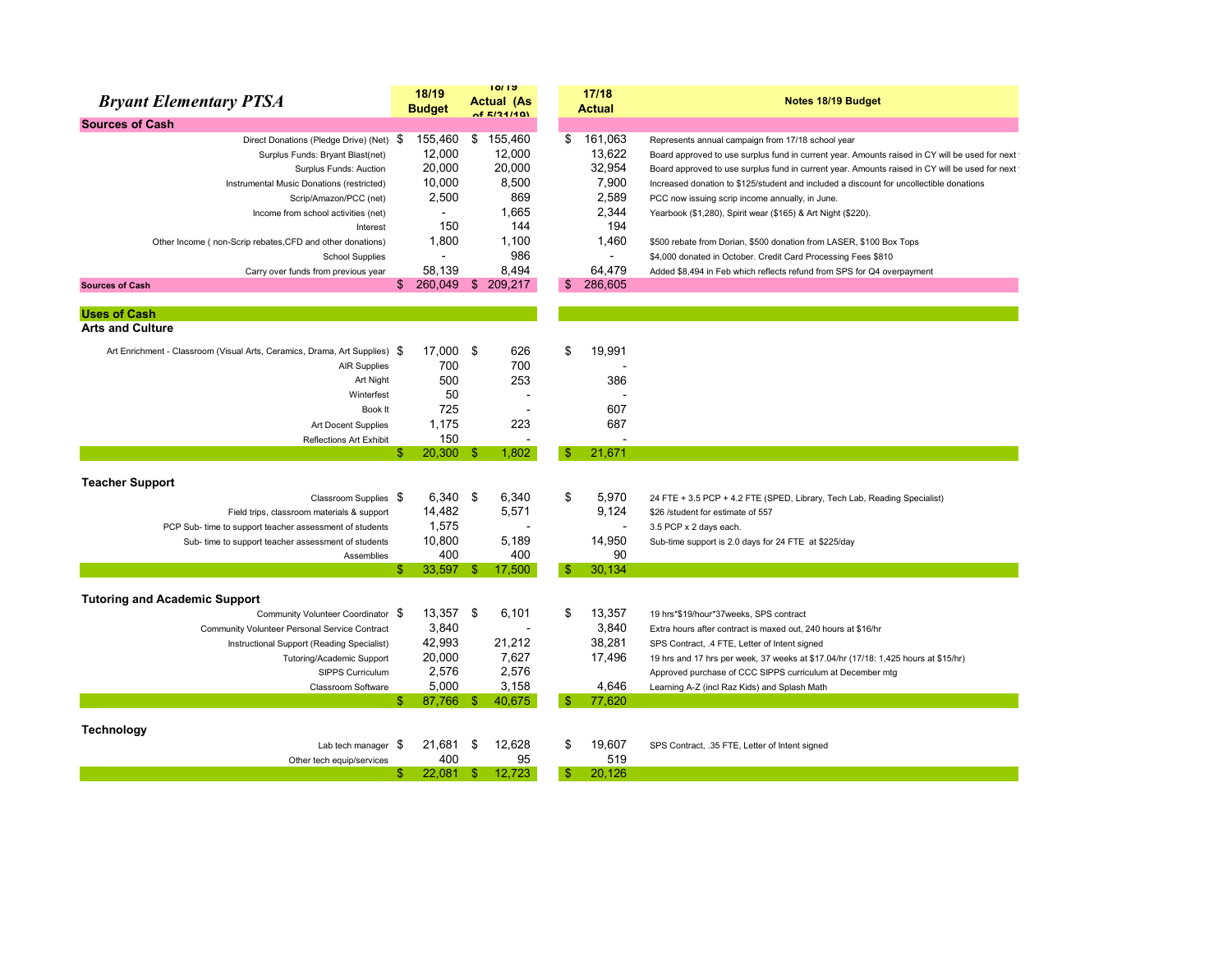| <b>Bryant Elementary PTSA</b>                     | 18/19<br><b>Budget</b> |                |    | 10/19<br><b>Actual (As</b><br>of E/24/40) |     | 17/18<br><b>Actual</b>   | Notes 18/19 Budget                                              |
|---------------------------------------------------|------------------------|----------------|----|-------------------------------------------|-----|--------------------------|-----------------------------------------------------------------|
| <b>Music Programs</b>                             |                        |                |    |                                           |     |                          |                                                                 |
| Instrumental Music instruction (r.f.) $\$$        |                        | 17,593         | \$ | 8,613                                     | \$  | 15,646                   | SPS Contract, .2 FTE, Letter of Intent signed                   |
| Instrument Maintenance                            |                        | 200            |    |                                           |     | 1,315                    |                                                                 |
| <b>Music Supplies</b>                             |                        | 400            |    | 400                                       |     | $\overline{\phantom{a}}$ |                                                                 |
| Recorder Program (LinkUp)                         |                        | 2,100          |    | 513                                       |     | 402                      | \$917 through 2/28, used \$400 carryover first.                 |
|                                                   | \$                     | $20,293$ \$    |    | 9,526                                     | \$. | 17,363                   |                                                                 |
|                                                   |                        |                |    |                                           |     |                          |                                                                 |
| Library<br>Library Materials \$                   |                        | 3,400          | \$ | 3,400                                     | \$  | 3,475                    |                                                                 |
| Read-A-Thon Sponsorship                           |                        | 2,730          |    | 2,730                                     |     | $\overline{\phantom{a}}$ |                                                                 |
| Encyclopedia Britannica                           |                        | $\overline{a}$ |    | ä,                                        |     | 655                      | Covered by SPS FY18/19                                          |
| Summer Reading Program                            |                        | 100            |    |                                           |     | 104                      |                                                                 |
| Writers Celebration                               |                        | 200            |    |                                           |     | 182                      |                                                                 |
| Writers BBQ                                       |                        | 150            |    | ÷                                         |     | 189                      |                                                                 |
| Global Reading Challenge                          |                        | 175            |    | 85                                        |     | 56                       |                                                                 |
|                                                   | \$                     | $6,755$ \$     |    | 6,215                                     | -\$ | 4,661                    |                                                                 |
|                                                   |                        |                |    |                                           |     |                          |                                                                 |
| <b>Science and Math</b>                           |                        |                |    |                                           |     |                          |                                                                 |
| Science Fair Coordination \$                      |                        | 1,500          | \$ | 1,500                                     | \$  | 1,500                    | Coodinator \$1k, Ann Marie \$500. Confirmed.                    |
| Science Fair Background Checks                    |                        | 300            |    | 338                                       |     | 100                      |                                                                 |
| Science Fair Supplies                             |                        | 600            |    | 467                                       |     | 540                      |                                                                 |
| 4th grade math club                               |                        |                |    |                                           |     |                          |                                                                 |
| Salmon in Schools Friends of the Fishery Donation |                        | 100            |    | $\sim$                                    |     | $\overline{\phantom{a}}$ |                                                                 |
| Garden Shed                                       |                        |                |    |                                           |     | $\blacksquare$           | Approved spending in 17/18, purchase likely to happen in 18/19. |
| Learning Landscapes/Garden Buddies                |                        | 400            |    | 279                                       |     | 80                       |                                                                 |
| 5th grade Enviromental Camp                       |                        | 7,000          |    | 7,000                                     |     | 7,000                    |                                                                 |
|                                                   | \$.                    | $9,900$ \$     |    | 9,584                                     | \$  | 9,220                    |                                                                 |
| <b>Healthy Bodies</b>                             |                        |                |    |                                           |     |                          |                                                                 |
| Physical Education Supplies \$                    |                        | 500            | \$ | 500                                       | \$  | 524                      |                                                                 |
| <b>Counselor Supplies</b>                         |                        | 700            |    | 700                                       | \$  |                          |                                                                 |
| Patrol Equipment & Recognition                    |                        | 150            |    |                                           |     | 93                       |                                                                 |
| Recess Playground Supervision                     |                        | 22,790         |    | 10,418                                    |     | 18,218                   | 32.5 hrs/week at \$17.04/hr. Added 4 hrs/wk at Sept mtg         |
| CPR training                                      |                        | 400            |    | 200                                       |     | 800                      |                                                                 |
| <b>Emergency Preparedness</b>                     |                        | 500            |    | $\overline{\phantom{a}}$                  |     | $\overline{\phantom{a}}$ |                                                                 |
| Field Day                                         |                        | 300            |    | $\overline{a}$                            |     | 398                      |                                                                 |
| Nursing/OTPT/SLP                                  |                        | 150            |    | $\overline{a}$                            |     | 21                       |                                                                 |
|                                                   | \$                     | $25,490$ \$    |    | 11,818                                    | \$  | 20,054                   |                                                                 |
|                                                   |                        |                |    |                                           |     |                          |                                                                 |
| <b>World and Community</b>                        |                        |                |    |                                           |     |                          | s<br>3,774.00                                                   |
| Family Aid Support \$                             |                        | $3,000$ \$     |    | 3,000                                     | \$  | 2,985                    |                                                                 |
| Grade Level Community Building Grants             |                        | 3,000          |    |                                           |     | 2,361                    |                                                                 |
| Social Engagement                                 |                        | 1,000          |    | 341                                       |     |                          |                                                                 |
| Legislative Advocacy                              |                        | 500            |    | 29                                        |     | 93                       |                                                                 |
| <b>Bryant Forums</b>                              |                        | 1,500          |    | 450                                       |     | 1,475                    |                                                                 |
| Movie Licence                                     |                        | 393            |    | 393                                       |     |                          |                                                                 |
| <b>IDEA Project</b>                               |                        | 2,000          |    | 2,000                                     |     |                          |                                                                 |
| BryCentennial                                     |                        | 1,500          |    | 1,677                                     |     |                          |                                                                 |
| Laser Pizza for Bryant Forums                     |                        |                |    |                                           |     | $\overline{a}$           |                                                                 |
|                                                   | \$                     | 12,893         | -S | 7,890                                     | -\$ | 6,914                    |                                                                 |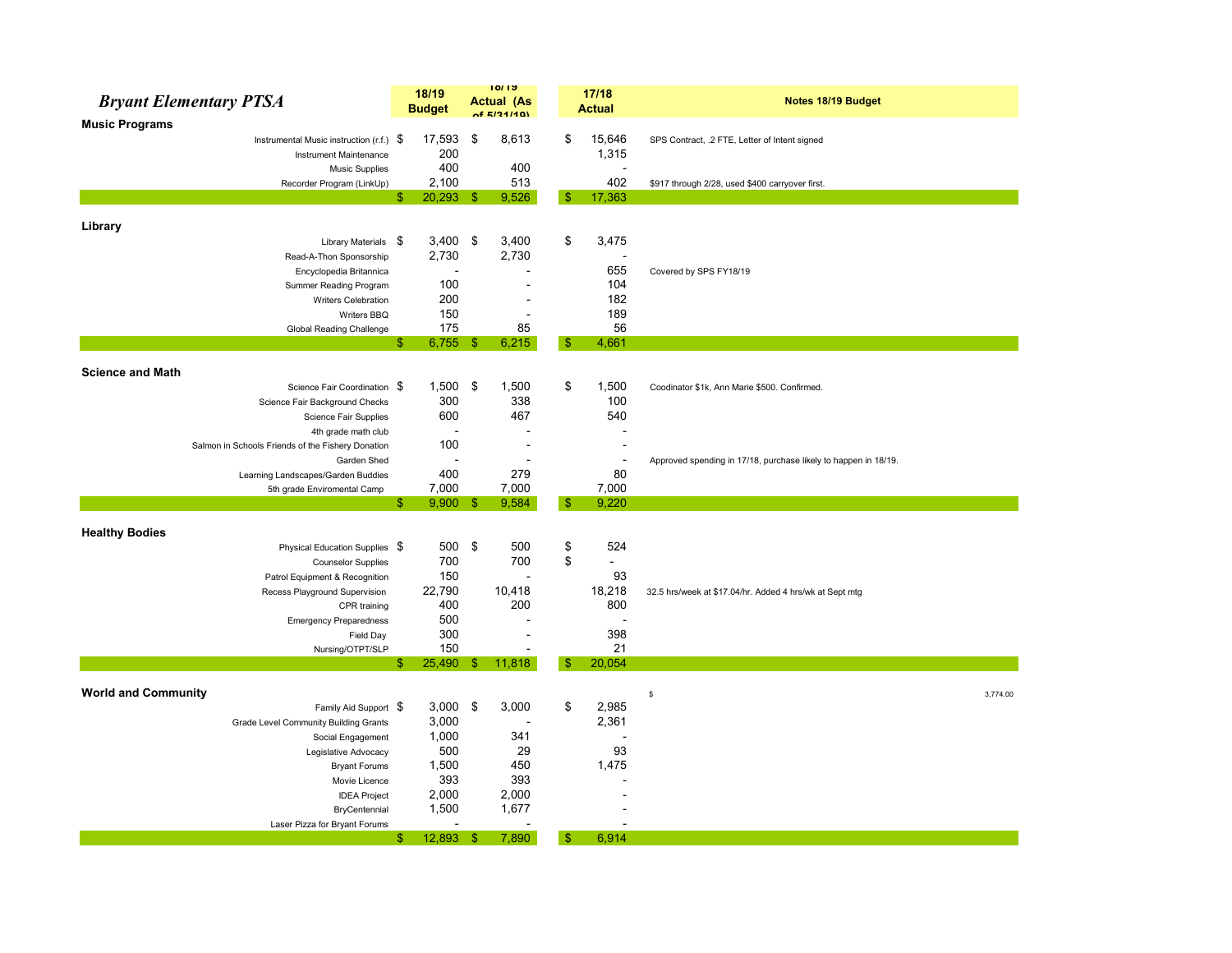| <b>Bryant Elementary PTSA</b>                            | 18/19<br><b>Budget</b> |               | 10/19<br><b>Actual (As</b> |               | 17/18<br><b>Actual</b> | Notes 18/19 Budget                                                          |
|----------------------------------------------------------|------------------------|---------------|----------------------------|---------------|------------------------|-----------------------------------------------------------------------------|
|                                                          |                        |               | AFE/24/4Q                  |               |                        |                                                                             |
| Volunteerism                                             |                        |               |                            |               |                        |                                                                             |
| Volunteer Recognition \$                                 | 350                    | \$            |                            | \$            | 400                    |                                                                             |
| Departing Teacher/Staff Recognition                      | 150                    |               |                            |               | 144                    |                                                                             |
|                                                          | 500<br>\$              | $\mathbf{\$}$ |                            | $\mathbf{\$}$ | 544                    |                                                                             |
|                                                          |                        |               |                            |               |                        |                                                                             |
|                                                          |                        |               |                            |               |                        |                                                                             |
| <b>Information and Communication</b>                     |                        |               |                            |               |                        |                                                                             |
| Constant Contact Subscription \$                         | $1,000$ \$             |               | 606                        | \$            | $\blacksquare$         | Board approved increase to \$1k at March mtg.                               |
| School Phone Book                                        | 350                    |               |                            |               |                        |                                                                             |
|                                                          | 1,350<br>\$            | -\$           | 606                        | $\mathbf{\$}$ | $\blacksquare$         |                                                                             |
|                                                          |                        |               |                            |               |                        |                                                                             |
| <b>PTSA Business Expenses</b>                            |                        |               |                            |               |                        |                                                                             |
| Licenses & Registrations \$                              | 700                    | \$            | 175                        | \$            | 472                    | Gambling, City of Seattle                                                   |
| Insurance                                                | 1,140                  |               | 1,160                      |               | 1,140                  |                                                                             |
| Office Supplies/Po Box                                   | 200                    |               | 378                        |               | 172                    |                                                                             |
| Software /QB/Website                                     | 500                    |               |                            |               | 473                    |                                                                             |
| Bank Fees/NSF Charges/Credit card                        | 800                    |               | 30                         |               | 401                    | Include credit card fees in the total fundraising amount for each activity. |
| Postage                                                  | 50                     |               | 50                         |               | 166                    |                                                                             |
| Accounting services                                      | 800                    |               | 910                        |               | 780                    | Tax return and 1099 filing                                                  |
| Check Supply                                             | 50                     |               | 50                         |               | 33                     |                                                                             |
| Credit card software                                     | 708                    |               | 177                        |               | 1,198                  | GivingFuel \$59/month, reimburse Sara F                                     |
|                                                          | 4,948<br>\$            | $\mathbb{S}$  | 2,930                      | -\$           | 4,835                  |                                                                             |
| Fin. Support & Discretionary Funds                       |                        |               |                            |               |                        |                                                                             |
| PTSA Discretionary Fund \$                               |                        | $250$ \$      | $\blacksquare$             | \$            |                        |                                                                             |
| PTSA staff appreciation                                  | 500                    |               | 427                        |               | 323                    |                                                                             |
| Supplies for Bryant (paper)                              |                        |               |                            |               | 1,494                  |                                                                             |
| Prior year expenses paid for in current year             | 3,150                  |               | 3,150                      |               |                        |                                                                             |
| Unallocated                                              | 10,276                 |               |                            |               |                        | Increased SPS refund check from the school district (\$8,494)               |
|                                                          | 14,176<br>\$           | -\$           | 3,576                      | \$            | 1,817                  |                                                                             |
|                                                          |                        |               |                            |               |                        |                                                                             |
| TOTAL BUDGETED EXPENSE \$                                | 260,049                | \$            | 124,845                    |               | \$214,960              |                                                                             |
|                                                          |                        |               |                            |               |                        |                                                                             |
|                                                          |                        |               |                            |               |                        |                                                                             |
| Income $$$                                               | 260,049                |               | \$209,217                  | \$            | 286,605                |                                                                             |
| Expenses \$                                              | 260,049                | \$            | 124,845                    | \$            | 214,960                |                                                                             |
| Net \$                                                   |                        | \$            | 84,372                     | \$            | 71,645                 |                                                                             |
|                                                          |                        |               |                            |               |                        |                                                                             |
| SET ASIDE FOR (USE FROM) PTSA REQUIRED BUDGET RESERVE \$ |                        | \$            |                            | \$            | 22,000                 |                                                                             |
| Difference (aka Carryover) \$                            | 0                      | \$            | 84,372                     | \$            | 49,645                 |                                                                             |
|                                                          |                        |               |                            |               |                        |                                                                             |